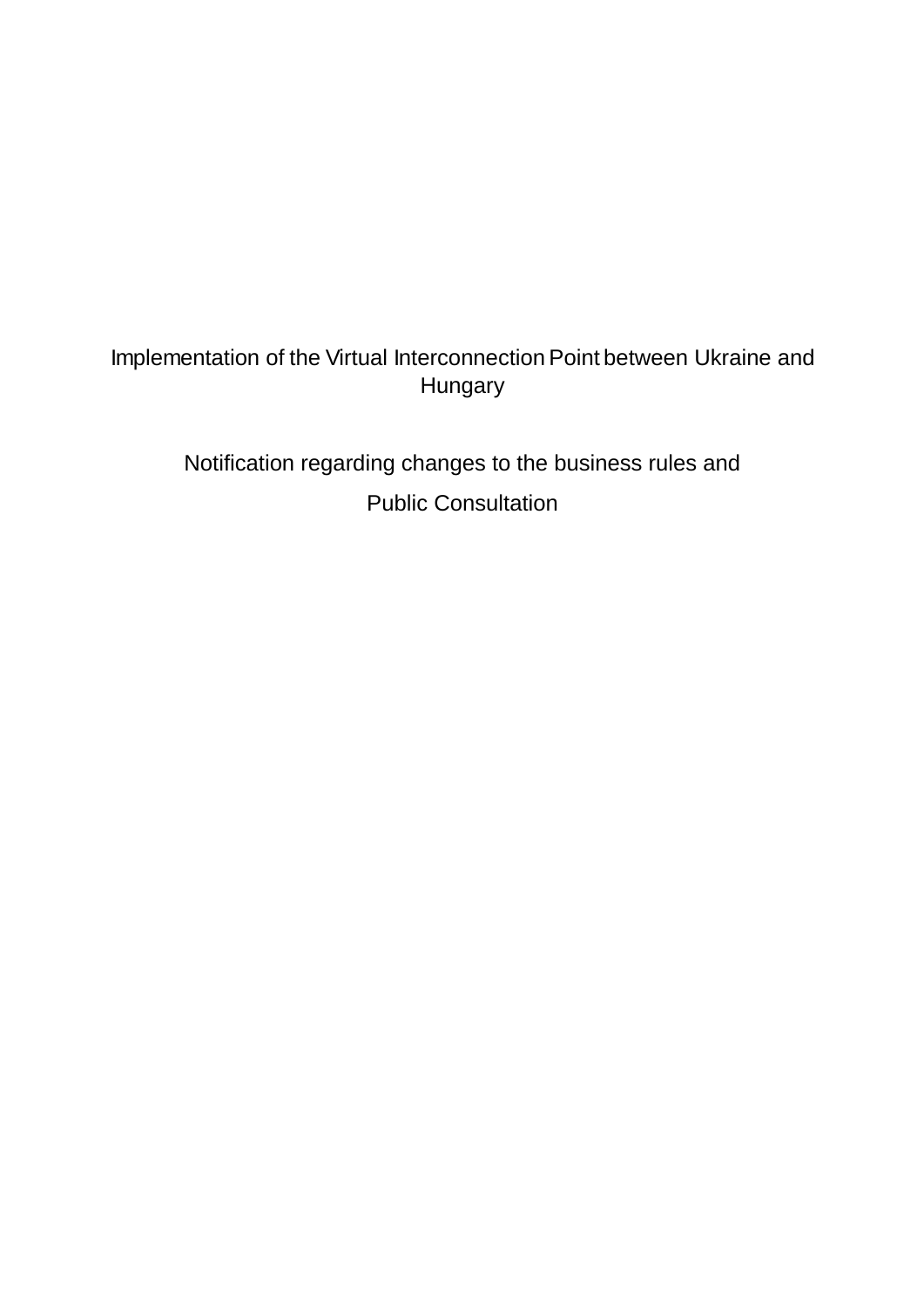# **1. Purpose of the notification and consultation**

Article 19 of Commission Regulation (EU) No. 2017/459 of 16 March 2017 establishing a Network Code on Capacity Allocation Mechanisms in Gas Transmission Systems and repealing Regulation (EU) No. 984/2013 (NC CAM) stipulates that the gas transmission system operators shall establish Virtual Interconnection Points (VIP) in case two or more physical interconnection points connect the same two adjacent gas transmission systems in order to facilitate the cross-border trading and to simplify the use of the transmission network for shippers.

Gas TSO of Ukraine LLC (hereinafter also – UA TSO) as the operator of the gas transmission system in Ukraine and FGSZ Natural Gas Transmission Private Company Limited by Shares (hereinafter also – FGSZ) as the operator of the Hungarian gas transmission system decided to start preparations for the implementation of the VIP at the cross-border interconnection between Ukraine and Hungary and as the first step of the implementation to consult the rules of VIP with all concerned Parties. The operational test of **"VIP Bereg" virtual interconnection point starts from 04:00 (UTC) 1<sup>st</sup> May 2020** with two-month test period, during which all interested Party will have the opportunity to accommodate with it and to ask for clarifications from the UA TSO and FGSZ (hereinafter together also referred to as "the Parties", separately – "the Party").

# **2. The actual status of the cross-border interconnection**

Currently at Hungarian side firm and interruptible capacity products are allocated to two physical interconnection entry-exit points (Beregdaróc 1400 UA>HU, and Beregdaróc 800 HU>UA) through auctions meaning that a transmission system user who wants to reserve a standard capacity product must take part in an auction on the Regional Booking Platform (RBP) in order to book capacity at the given entry-exit physical interconnection point.

From Ukrainian side capacity allocation is conducted in accordance with the Network Code of Ukraine till the end of this gas year. Starting from gas year 2020/2021 the capacity allocation will be conducted through auctions and the LLC "Gas TSO of Ukraine" will separately inform network users on the rules to be applied and auction platforms to be used.

Gas nominations and allocations are made for individual physical interconnection entry-exit points based on gas transmission contracts between the transmission system operator and transmission system users.

The purpose is to bring together the two physical interconnection points between two adjacent commercial zones into a single VIP, and to simplify rules for transmission system users to allow them to book entry-exit capacity between two adjacent commercial zones at a single VIP. In addition, VIP aims to facilitate the transport and trading of gas between Ukraine and Hungary and to increase liquidity, and consequently competition on both gas markets.

## **3. Business rules applicable at VIP Bereg (21Z000000000507L)**

## **3.1 Basic parameters**

All firm and interruptible capacity will be offered at VIP Bereg. From Hungarian side, capacity will be allocated in auctions using standard capacity products. The auction algorithm at VIP Bereg will be the same for specific standard capacity products as the auction algorithm for individual physical interconnection entry-exit points. From Ukrainian side till the end of gas year 2019/2020 the capacity allocation rules prescribed by Network code of Ukraine will be applied. Auctions will be implemented starting from gas year 2020/2021.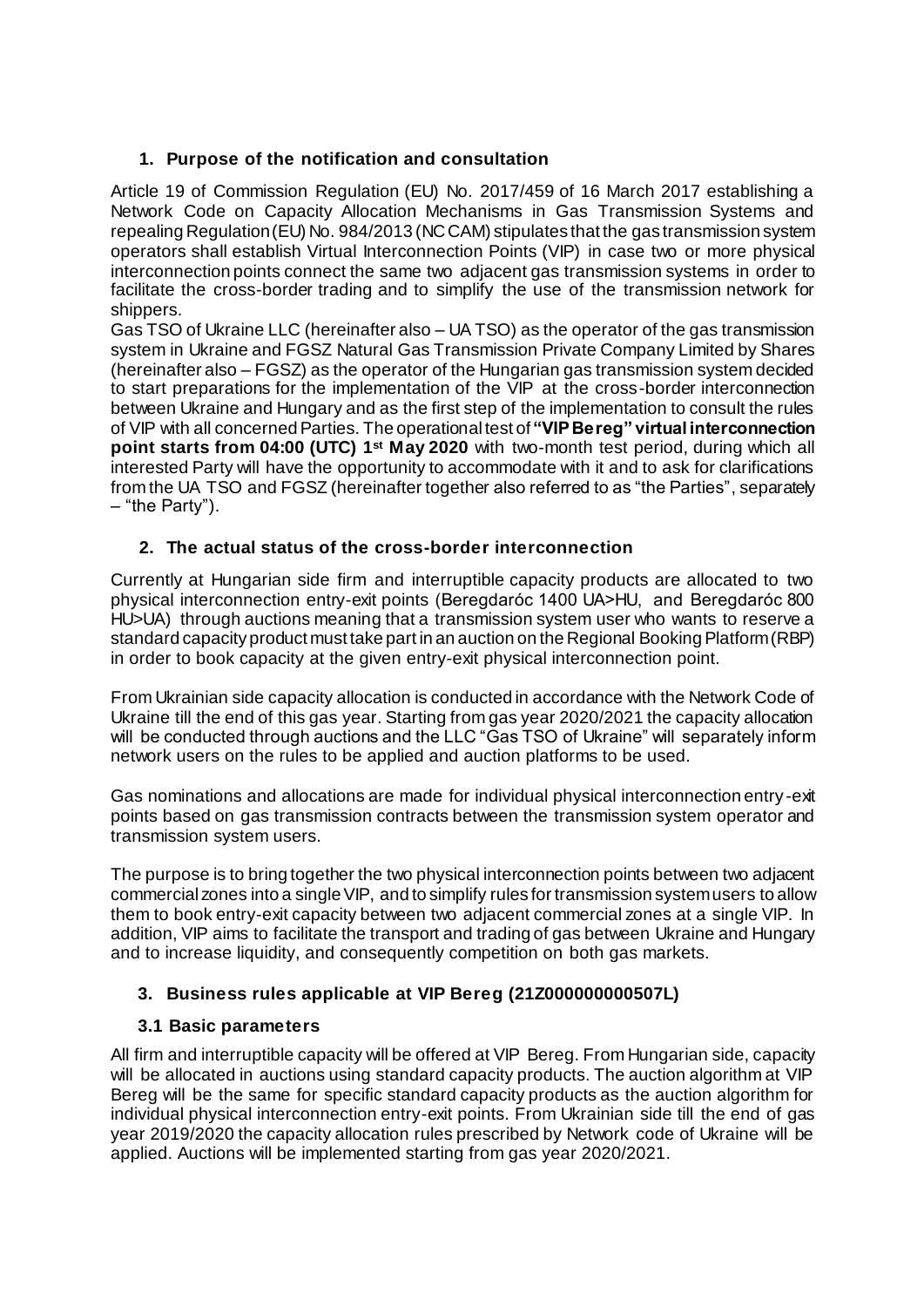Switching to the VIP Bereg will not have a detrimental effect on the overall technical capacity of the entry-exit system. The size of technical capacity at VIP Bereg will be equal to the sum of technical capacity available at physical interconnection points incorporated into it, namely Beregdaróc 1400 UA>HU, and Beregdaróc 800 HU>UA.

The capacities of VIP Bereg:

- Direction Ukraine Hungary:
	- $\circ$  firm: 1 895 054 m<sup>3</sup>/h (0 °C) (21.484.974 kWh/h)
	- interruptible: 1 686 576 m<sup>3</sup>/h (0 °C) (19.121.377 kWh/h)
- Direction Hungary Ukraine:
	- o firm: 0 m<sup>3</sup> /h
		- o interruptible:  $3\,581\,630\,\mathrm{m}^3/\mathrm{h}$  (0 °C) (40.606.351 kWh/h)

Name and code of the virtual interconnection point on the Informatic Platform of FGSZ

- VIP Bereg (HU>UA), HABERVIP1HHN, 21Z000000000507L
- VIP Bereg (UA>HU), HABERVIP1IIN, 21Z000000000507L

Name and code of the virtual interconnection point on the Regional Booking Platform

VIP Bereg, 21Z000000000507L

# **3.2 Capacity booking at FGSZ Ltd.**

In case of direction from Hungary to Ukraine network users shall book capacity at Regional Booking Platform for 'VIP Bereg' (21Z000000000507L), exit TSO is FGSZ, entry TSO is Gas TSO of Ukraine LLC.

In case of direction from Ukraine to Hungary network users shall book capacity at Regional Booking Platform for 'VIP Bereg' (21Z000000000507L), exit TSO is Gas TSO of Ukraine LLC, entry TSO is FGSZ at Regional Booking Platform.

FGSZ will offer capacities at VIP Bereg for the first time in the day-ahead auction held on 30 April 2020 at 14:30 (UTC) for the transmission capacities on 1 May 2020. Further capacity auctions will be conducted for VIP Bereg only in accordance with ENTSOG auction calendar.

## **3.3 Capacity booking at LLC "Gas TSO of Ukraine"**

In case of direction from Hungary to Ukraine network users shall book capacity at entry VIP Bereg (HU>UA), i.e. for 21Z000000000507L entry IP, instead of IP Beregdaroc .

In case of direction from Ukraine to Hungary network users shall book capacity at exit VIP Bereg (UA>HU), i.e. for 21Z000000000507L exit IP, instead of IP Beregovo.

# **3.4 Nomination**

Concerning the network users there will not be essential changes in the system for nomination, the deadlines for nomination on both sides of the IP will be business as usual. Nomination for the system of FGSZ:

In case of direction from Hungary to Ukraine network users shall submit their nomination for 'VIP Bereg (HU>UA)' (HABERVIP1HHN) exit network point or,

EIC (21Z000000000507L) and 'OUT' direction in case of Edigas xml.

In case of direction from Ukraine to Hungary network users shall submit their nomination for 'VIP Bereg (UA>HU)' (HABERVIP1IIN) entry network point or,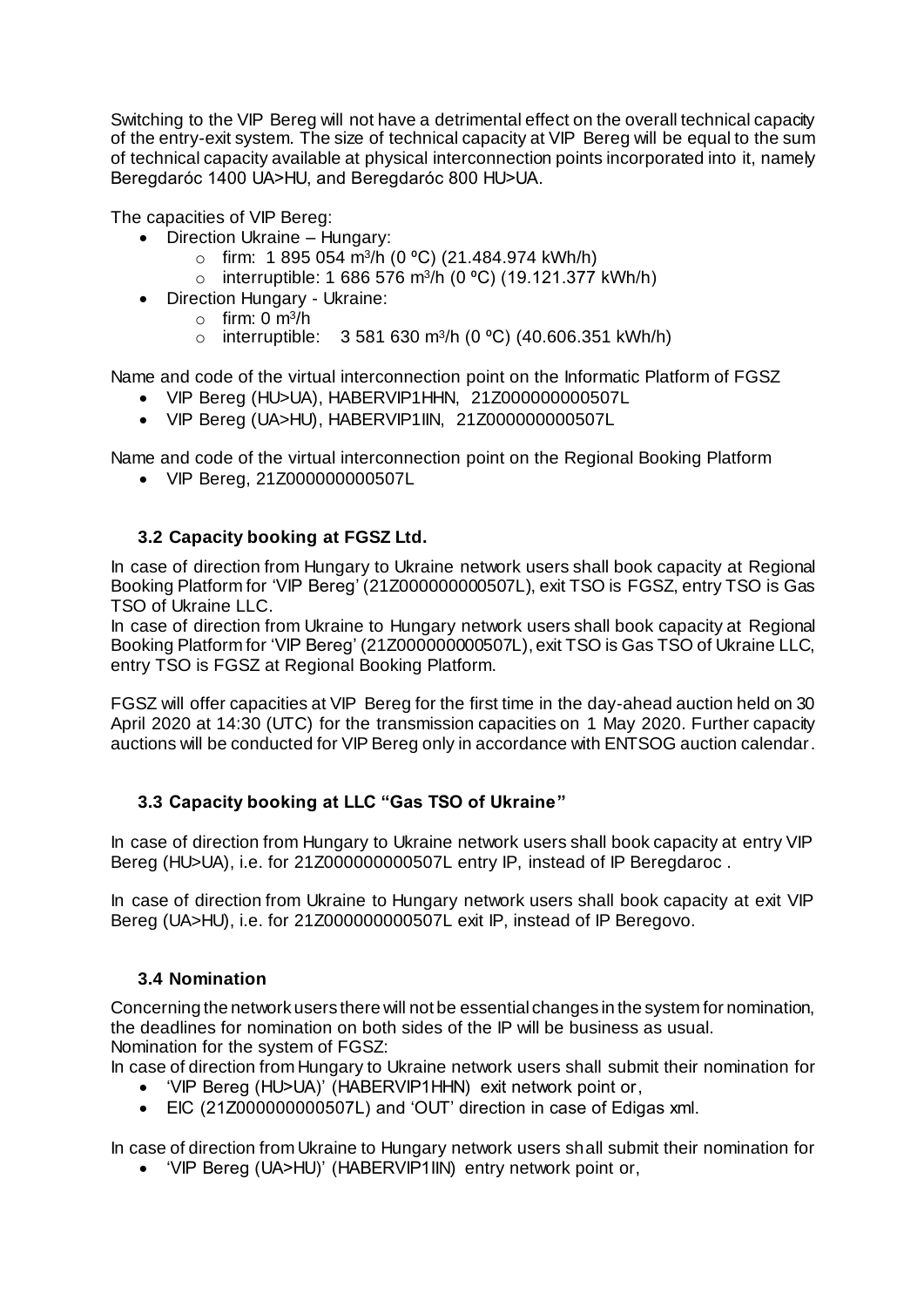EIC (21Z000000000507L) and 'IN' direction in case of Edigas xml.

Nomination for the system of UA TSO starting from 1 May 2020 will be accepted and processed only for VIP Bereg (21Z000000000507L) entry / exit direction, instead of IP Beregdaroc or IP Beregovo respectively.

The Network Users in FGSZ's Transmission System and UA TSO's Transmission System shall be entitled to submit to FGSZ/ UA TSO the nomination for Gas Day D no later than UTC 13:00 (in winter time) and UTC 12:00 (in summer time) of the Gas Day D-1.

By UTC 15:00 (in winter time) and UTC 14:00 (in summer time) of Gas Day D-1, the Parties shall inform their Network Users about the confirmed quantities.

Network Users active on both sides of the VIP shall have the right to re-nominate between UTC 15:00 (in winter time) and UTC 14:00 (in summer time) of Gas Day D-1 and UTC 02:00 (in winter time) and UTC 01:00 (in summer time) of Gas Day D. The Parties shall start a renomination cycle in the beginning of every hour, between UTC 16:00 (in winter time) and UTC 15:00 (in summer time) of Gas Day D-1 and UTC 02:00 (in winter time) and UTC 01:00 (in summer time) of Gas Day D. For re-nominations a lead time of two hours prior to the start of implementation of the nomination shall apply.

Within two hours after the full hour following re-nomination request(s) receipt of Network Users, the Parties shall inform their Network Users about the confirmed quantities.

In case a nomination or re-nomination has not been submitted by a network user or has been rejected by a transmission system operator, the Parties shall use the network user's last confirmed quantity, if any.

## **3.5 Allocation**

The allocation of the quantities delivered and/or received by the relevant Network User(s) shall be carried out based on the matched quantities. The unit of allocation is in kWh (25°C/0°C). The allocated daily quantity for the shippers equals to the latest matched volumes in kWh.

#### **3.6 Communication in case of force major**

Both Parties shall undertake to assure prompt exchange of all relevant information (exchange within 30 minutes after occurrence of an emergency), which may affect the quantity of gas being transported in the future and the quality parameters of the gas.

- The communication shall be performed by means of telephone call for information, followed by a written confirmation;
- where an exceptional event occurs on a party's network affecting the interconnection point, the relevant party shall without delay inform and keep informed the other party in respect of the possible impact on the quantities of gas that can be transported over the interconnection point.
- where a party considers there is an evident danger to system security and/or stability and an exceptional event may have an impact on the confirmed quantities of its network users, as soon as reasonably practicable, each contracting party shall inform its respective affected network users that are active at the concerned interconnection point of the consequences for the confirmed quantities;
- once the exceptional event ends, the relevant affected party(ies) shall inform the other party as soon as reasonably practicable and each contracting party shall inform its respective affected network users accordingly.